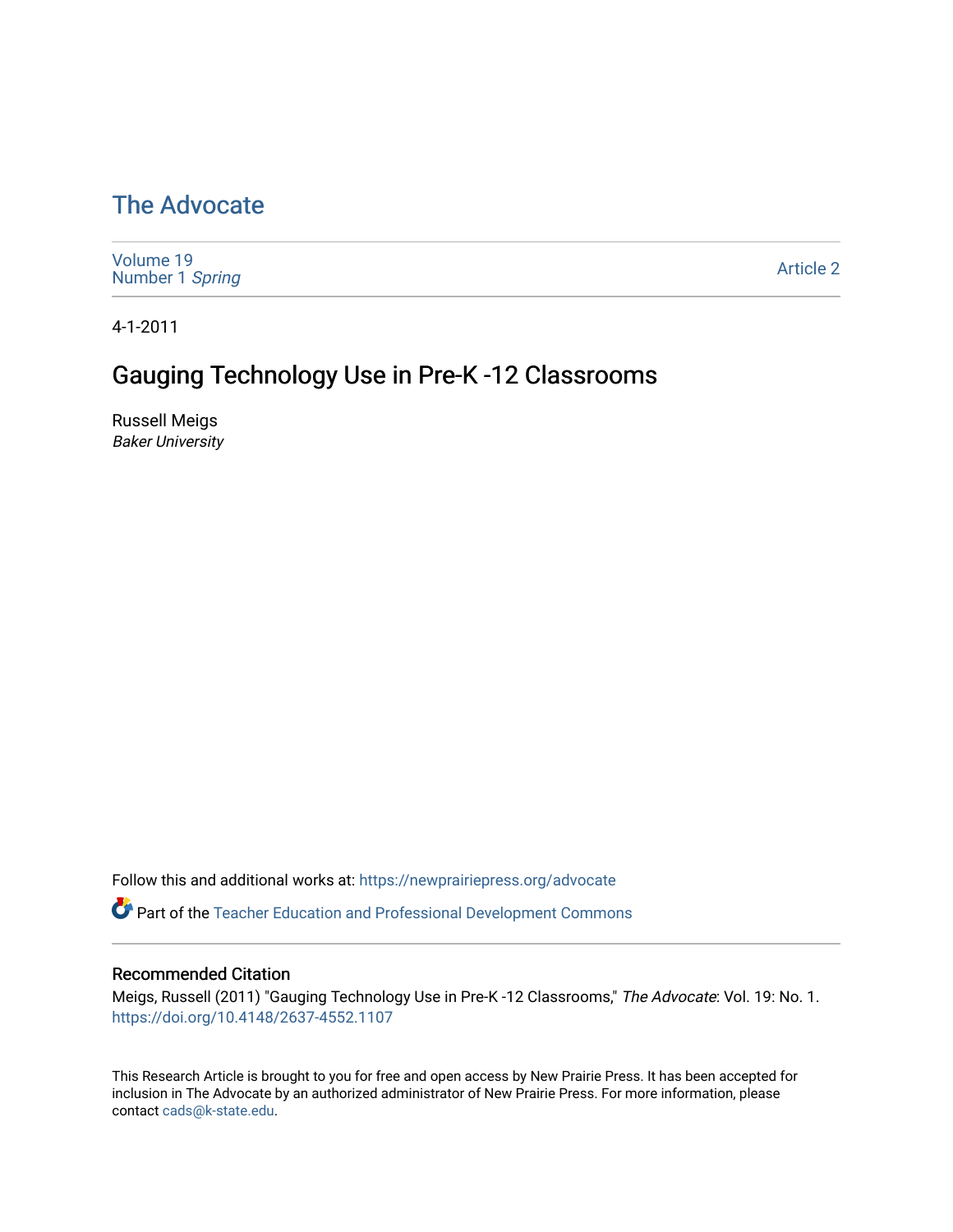### Gauging Technology Use in Pre-K -12 Classrooms

### Abstract

While research in the field of education suggests teachers are using technology more frequently, a tool for gauging this use was needed to provide educators with feedback regarding best practices. This study focused on the development and pilot of an Instrument for measuring levels of integration within constructivist learning environments as noted by the indicators in the Technology Integration Matrix (TIM) model. Analyses conducted in the study showed the questionnaire to be a highly valid and reliable instrument in terms of measuring the model. Recommendations were made for its use in Pre-K - 12 settings as well as in teacher education.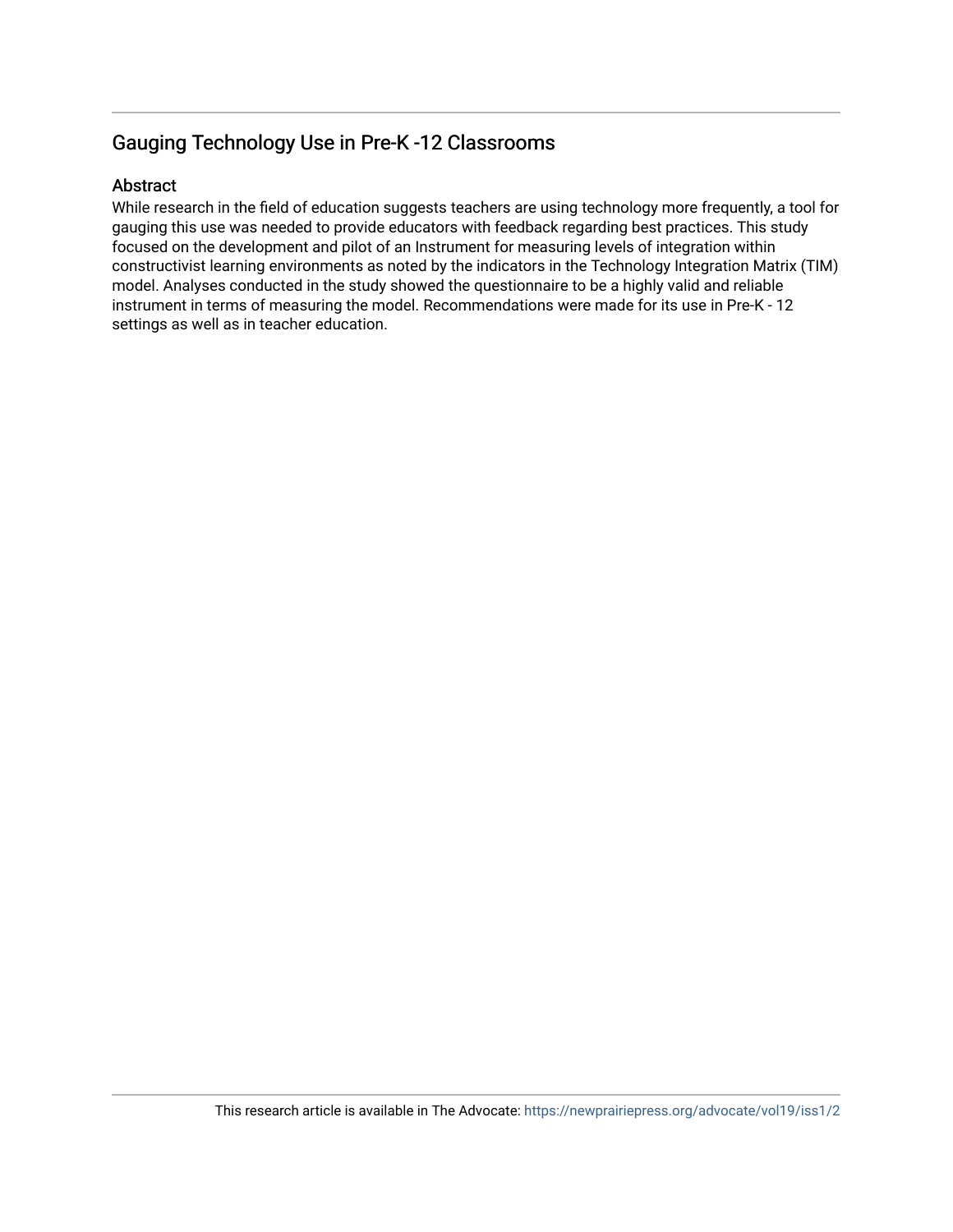## Russell Meigs, Ed.D. Baker University Olathe Public Schools \* winner of the ATE-K Outstanding Dissertation Award, 2010

#### *Abstract*

*While research in the field ofeducation suggests teachers are using technology more frequently, a tool for gauging this use was needed to provide educators with feedback regarding bestpractices. This studyfocused on the development andpilot ofan Instrument for measuring levels of integration within constructivist learning environments as noted by the indicators in the Technology Integration Matrix (TIM) model. Analyses conducted in the study showed the questionnaire to be a highly valid and reliable instrument in terms ofmeasuring the model. Recommendations were made for its use in Pre-K* - *12 settings as well as in teacher education.*

#### *Introduction*

For approximately two decades, society has witnessed the permeation of the Internet in America's public schools. During this time period, the number of classrooms with access to the Internet has drastically increased. A report by the National Center for Education Statistics (NCES) indicated that in 1994 a mere 3% of classrooms were connected to the Internet, while in 2005 this figure soared to 94% (Wells & Lewis, 2006). In conjunction with increased Internet access, greater availability of computer equipment, and advances in technology, students of the  $21^{st}$  Century enter schools with a high degree of tech savvy and need for unique kinds of learning experiences (Brumfield, 2006).

The focus of this study was on the development and pilot of the Technology Integration Matrix Questionnaire (TIMQ) for measuring the frequency of technology use in Pre-K-12 settings. Four research questions guided the study concentrating on content validity, reliability of integration level constructs, reliability of constructivist constructs, and parallel forms reliability. '

In an effort to classify the kinds of technology-related learning activities that can occur in classrooms, researchers from the Florida Center for Instructional Technology (FCIT) at the University of South Florida created a model known as the Technology Integration Matrix (TIM). Comprised of25 unique indicators, the TIM describes learning activities in terms of five characteristics in the constructivist learning environment along a continuum of integration levels (FCIT, 2007). Though tools have been created to gauge classroom practices involving technology, no device for measuring the specific indicators in the Matrix existed (Personal communication, Roy Winkelman, January 3, 2009).

The TIM model was based on two pivotal works: one describing the learning environment in terms of attributes of meaningful learning and the other regarding distinct levels of integration along a continuum. In their work, *Learning to solve problems with technology: A constructivist perspective, Jonassen, Howland, Moore, and Marra (2003)* identify five attributes of meaningful learning which promote engaged learning through technologically enhanced means: *Active, Constructive, Intentional, AuthentiC,* and *Cooperative.* Constructivist theory differs from behaviorism, which uses conditioning strategies to teach students, in that it places the emphasis on students' prior knowledge to make meaning of new information.

Consequently, such technological shifts have increased the demands on educators in terms of integrating technology into classroom practices. In the results of a survey conducted by Quality Educational Data (QED), teachers reported classroom technology usage was on the rise. Veteran educators, at least ten years in the field, reported seeing a dramatic change in the way technology was incorporated into daily instruction (as cited in Brumfield, 2006). However, in his book, *Oversold and Underused*, Larry Cuban  $(2001)$  argued that only a minority of the nation's teachers actually adopt and integrate technology into daily instruction. Furthermore, in a Podcast interview (Hargadan, 2006), Cuban estimated that only 10% of the nation's teachers truly incorporate technology into their instruction from once a week to daily. In light of these figures, the development of a valid and reliable instrument designed to gauge classroom technology practices was warranted.

#### *The Technology Integration Matrix Model*

While various perspectives exist regarding the progression and implementation of integrating technology in classrooms, the prevailing view is one where integration occurs along a continuum with various stages or levels of synthesis being attained over time and in diverse settings. Integration refers to the process of synthesizing technology with lessons and instructional delivery in order to provide engaging learning experiences for children (Dias, 1999). In their work with the Apple Classrooms of Tomorrow study, Sandholtz, Ringstaff, and Dwyer (1997) divide the stages of the integration continuum into five categories: *Entry, Adoption, Adaptation, Appropriation,* and *Invention.*

#### *Method*

In alignment with constructivist thought, the TIM deemphasizes the actions of teachers and instruction while emphasizing the involvement of students in their own learning and the construction of meaning. In other words, the TIM is considered a student-centered framework versus a teacher-centered instructional tool. Consequently, this student-centered approach was incorporated into the language of the TIMQ, "Students in my class/classroom... " resulting in a draft instrument of 62 questions. The first 12 questions were designed to gather pertinent demographic data from teachers. The remaining 50 questions, intended to measure the 25 indicators as framed in the TIM, were developed based upon the researcher's review of the pivotal works on which the model was designed (Jonassen, Howland, Moore, & Marra, 2003; Sandholtz, Ringstaff, & Dwyer, 1997; FClT, 2007).

Two expert panels were assembled to evaluate the survey questions. The first expert panel included original developers of the TIM, university professors, and technology leaders from selected school districts. The second expert panel consisted of

1

# Gauging Technology Use in Pre- $K-12$  Classrooms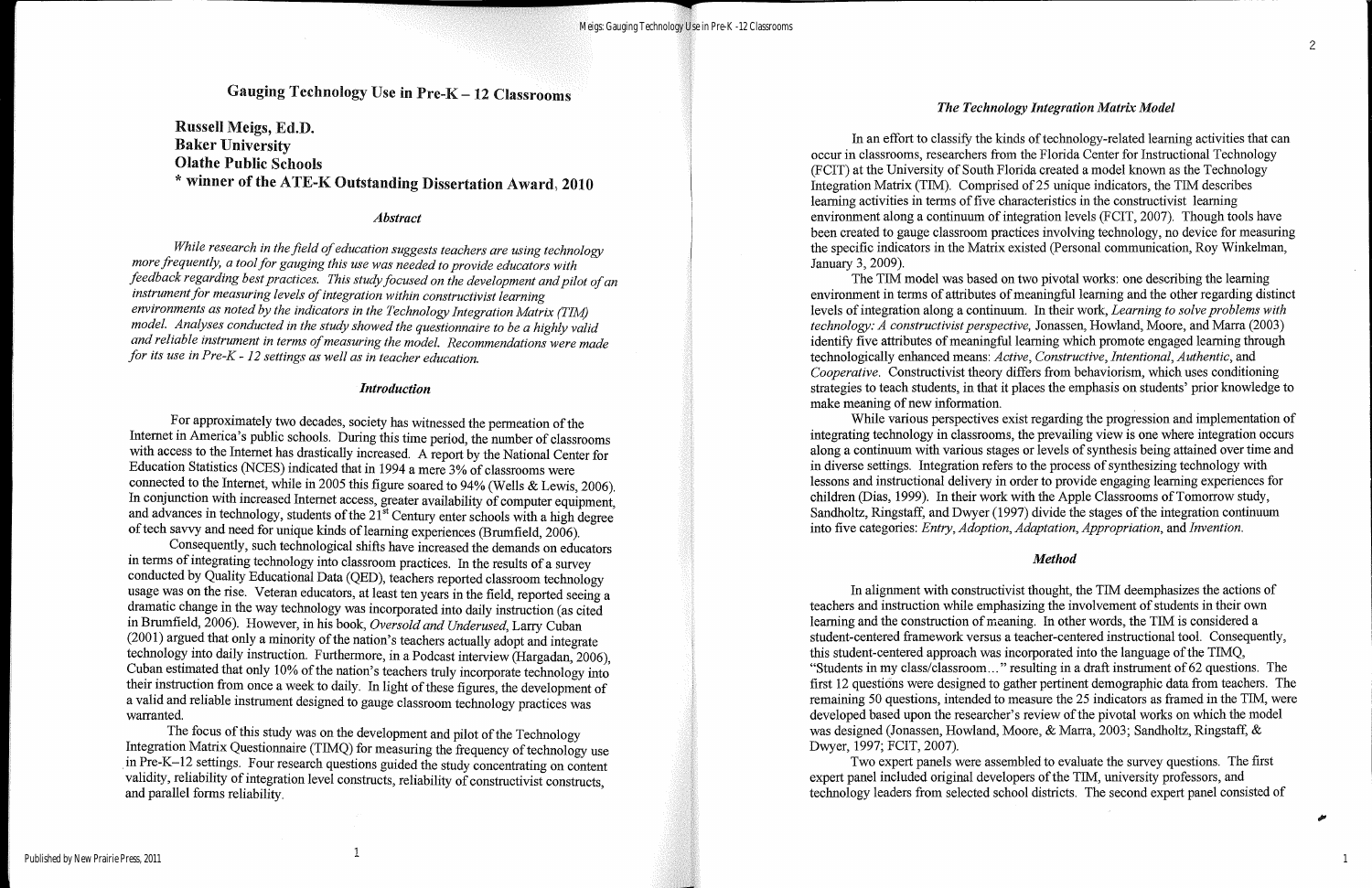two subgroups. One subgroup included  $Pre-K - 12$  technology teacher-leaders from a participating school district. The second subgroup included teachers who were involved in a graduate program at a local university.

The first panel of experts established content validity providing feedback on the draft survey through discussions on a MoodIe platform, through a Web-based prototype of the questionnaire, and within a WIKI environment also located on the researcher's Moodle site. Feedback was organized and examined according to each of the survey items and then modified accordingly. The 50 items were then modified to measure each indicator. The second panel members were asked to rate their level of understanding and their perception regarding other teachers' level of understanding for each question. After revisions were made to the items, the questionnaire was administered to a pilot sample of 498 teachers in Kansas and Florida. The purpose of the pilot was to establish reliability using Cronbach's alpha and parallel forms correlation analyses.

#### *Results*

Regarding item total reliability, because of the two-dimensional structure of the TIM, with each dimension containing five constructs, ten Cronbach's alpha coefficients were calculated from the data. The first five coefficients were generated for the integration level constructs as identified by the columns in the TIM: *Entry, Adoption, Adaptation, Infusion, and Transformation* (see Table 1). All resulting coefficients were well above the established standard of 0.8 (Howitt & Cramer, 2005) showing the measures for this dimension of the TIM to be highly reliable. The remaining five coefficients were generated for the constructivist characteristic constructs as identified by the rows in the matrix: Active, Collaborative, Constructive, Authentic, and Goal Directed (see Table 2). Once again, the resulting coefficients for these constructs were well above the established standard of 0.8 showing the measures for this dimension of the TIM to be highly reliable.

The results included findings from content validity, item total reliability, and parallel forms reliability. In terms of validity, drafts of the instrument were consistently checked during each phase of the study regarding its content. A final check by the first expert panel indicated that almost all of the 50 items accurately and completely measure the corresponding indicators with the exception of some minor wording modifications to three items and accompanying examples.

The final analysis of the data from the pilot consisted of the calculation of correlation coefficients for six parallel forms configurations of the TIMQ in order to address the reliability of each of the two items that measured each of the 25 TIM indicators. A Pearson product-moment correlation was generated to compare the parallel forms of the six *A/B* configurations. All of the correlations indicated that both of the items used to measure each of the indicators provided reliable measurement of that indicator (see Table 3).

Based on the results, the TIMQ was proven a reliable measure of technology usage frequency in terms of levels of integration in conjunction with characteristics of the constructivist learning environment as framed in the TIM. Such an instrument could provide school leaders and, more importantly, teachers themselves with a tool for reflecting upon individual practice and for enhancing school and district improvement efforts. Because the TIMQ tool gauges deeper kinds of learning through activities ranging from basic to complex, the results can serve as a roadmap for those who are uncertain as to where to begin.

Other uses of the TIMQ could include assessing the technology practices of prospective teachers in field experiences. The instrument could be of benefit to graduate programs in education that include a technology component or have a complete emphasis on educational technology. The TIMQ could also be used by program coordinators to determine if there is a difference in candidates' practices at the beginning of the program and the end of the program.

Overall, the findings appear to indicate little to medium frequency levels of usage for most of the activities described by the 25 indicators in the Matrix. These data seem to corroborate Cuban's belief that a small percentage of teachers incorporate technology into instruction (Hargadan, 2006). Though it was not significant in determining the validity and reliability of the TIMQ, a low inter-item correlation within one construct prompted a recommendation for the FCIT regarding the revision of wording for one of the indicators in the TIM model. In conclusion, the TIMQ fills a niche that does not currently have measurement tools for assessing levels of integration within constructivist environments from a student-centered perspective.

#### *Discussion*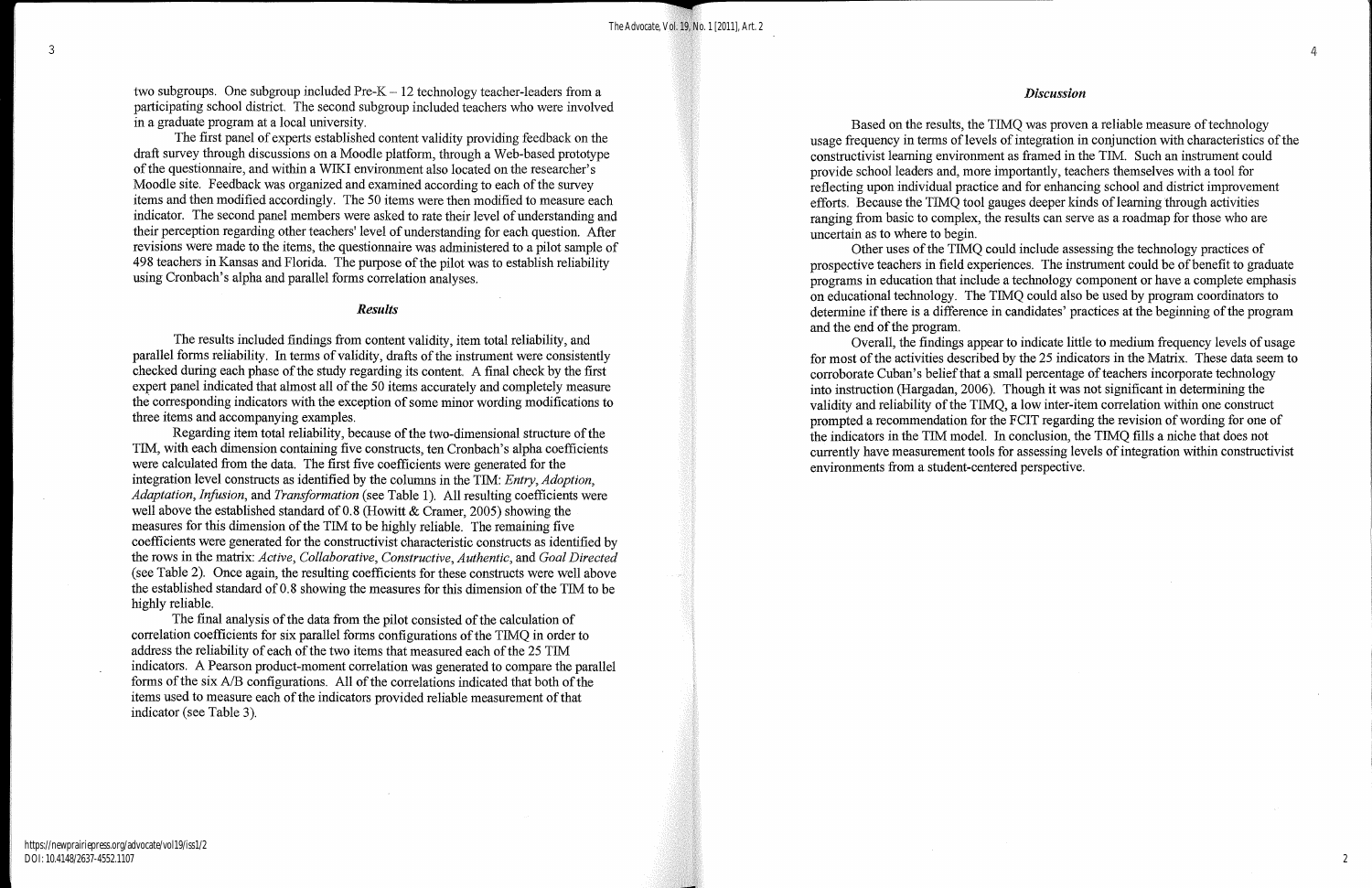------------------------------------

|   | $\alpha$ |  |
|---|----------|--|
|   | 0.88     |  |
| ) | 0.91     |  |
|   | 0.86     |  |
|   | 0.93     |  |
|   | 0.89     |  |

| References                                                                                                                                                                                   | Table 2                                |             |
|----------------------------------------------------------------------------------------------------------------------------------------------------------------------------------------------|----------------------------------------|-------------|
| Brumfield, R. (2006, June, 06). Teacher development key to tech success. eSchool News,<br>Retrieved March 8, 2007, from http://www.eschoolnews.com/news/<br>Show Story. cfm? Article ID=6450 | Constructivist Characteristic Consti   |             |
| Cuban, L. (2001). Oversold and underused: Computers in the classroom. Cambridge,                                                                                                             | Construct                              | Items       |
| MA: Harvard University Press.                                                                                                                                                                |                                        |             |
| Dias, L. B. (1999). Integrating technology: Some things you should know. Learning &                                                                                                          | Active                                 | $Q1 - Q10$  |
| Leading with Technology. 27(3), 10-21.                                                                                                                                                       | Collaborative                          | $Q11 - Q20$ |
| FCIT. (2007). Technology integration matrix. Retrieved December 16, 2008, from                                                                                                               |                                        |             |
| http://fcit.usf.edu/matrix                                                                                                                                                                   | Constructive                           | $Q21 - Q30$ |
| Hargadan, S. (Interviewer). (2006, September 7) Audio Webcast interview: Larry Cuban,                                                                                                        |                                        |             |
| author of "Oversold and Underused" (MP3 recording). EdTechLive. Podcast                                                                                                                      | Authentic                              | $Q31 - Q40$ |
| retrieved from http://edtechlive.wikispaces.com/Recordings+List<br>Howitt, D., & Cramer, D. (2005). Introduction to research methods in psychology. Essex,                                   |                                        |             |
| UK: Pearson.                                                                                                                                                                                 | Goal Directed                          | $Q41 - Q50$ |
| Jonassen, D. H., Howland, J., Moore, J. & Marra, R. M. (2003). Learning to solve                                                                                                             |                                        |             |
| problems with technology: A constructivist perspective, (2nd ed.). Upper Saddle                                                                                                              |                                        |             |
| River, New Jersey: Prentice-Hall.                                                                                                                                                            |                                        |             |
| Lever-Duffy, J., & McDonald, J. B. (2008). Teaching and learning with technology                                                                                                             |                                        |             |
| $(3^{ra}$ ed.). Boston: Pearson.                                                                                                                                                             |                                        |             |
| Recesso, A., & Orrill, C. (2008). Integrating technology into teaching: The technology &                                                                                                     |                                        |             |
| learning continuum. Boston: Houghton Mifflin.                                                                                                                                                |                                        |             |
| Sandholtz, J. H., Ringstaff, C., & Dwyer, D. C. (1997). Teaching with technology:                                                                                                            | Table 3                                |             |
| Creating student-centered classrooms. New York, NY: Teachers College Press.<br>Sprague, D., & Dede, C. (1999). Constructivism in the classroom: If I teach this way, am                      |                                        |             |
| I doing my job? Learning & Leading with Technology. 27(1), 6-17.                                                                                                                             | Parallel Forms Correlations ( $N = 49$ |             |
| Wells, J., & Lewis, L. (2006), "Internet access in US public schools and classrooms:                                                                                                         |                                        |             |
| 1994-2005", National Center for Education Statistics, Washington, DC,                                                                                                                        |                                        |             |
|                                                                                                                                                                                              |                                        |             |

Document NCES 2007-020.

### Table 1

*Integration Construct Correlations (N* = 498)

| Construct      | Items                                           | α    |
|----------------|-------------------------------------------------|------|
| Entry          | Q1, Q2, Q11, Q12, Q21, Q22, Q31, Q32, Q41, Q42  | 0.83 |
| Adoption       | Q3, Q4, Q13, Q14, Q23, Q24, Q33, Q34, Q43, Q44  | 0.90 |
| Adaptation     | Q5, Q6, Q15, Q16, Q25, Q26, Q35, Q36, Q45, Q46  | 0.93 |
| Infusion       | Q7, Q8, Q17, Q18, Q27, Q28, Q37, Q38, Q47, Q48  | 0.93 |
| Transformation | Q9, Q10, Q19, Q20, Q29, Q30, Q39, Q40, Q49, Q50 | 0.91 |

*Parallel Forms Correlations (N* = 498)

| Form  | $\boldsymbol{R}$ |
|-------|------------------|
| A1/B1 | 0.96             |
| A2/B2 | 0.96             |
| A3/B3 | 0.97             |
| A4/B4 | 0.96             |
| A5/B5 | 0.96             |
| A6/B6 | 0.96             |
|       |                  |

 $\sim$ 

3